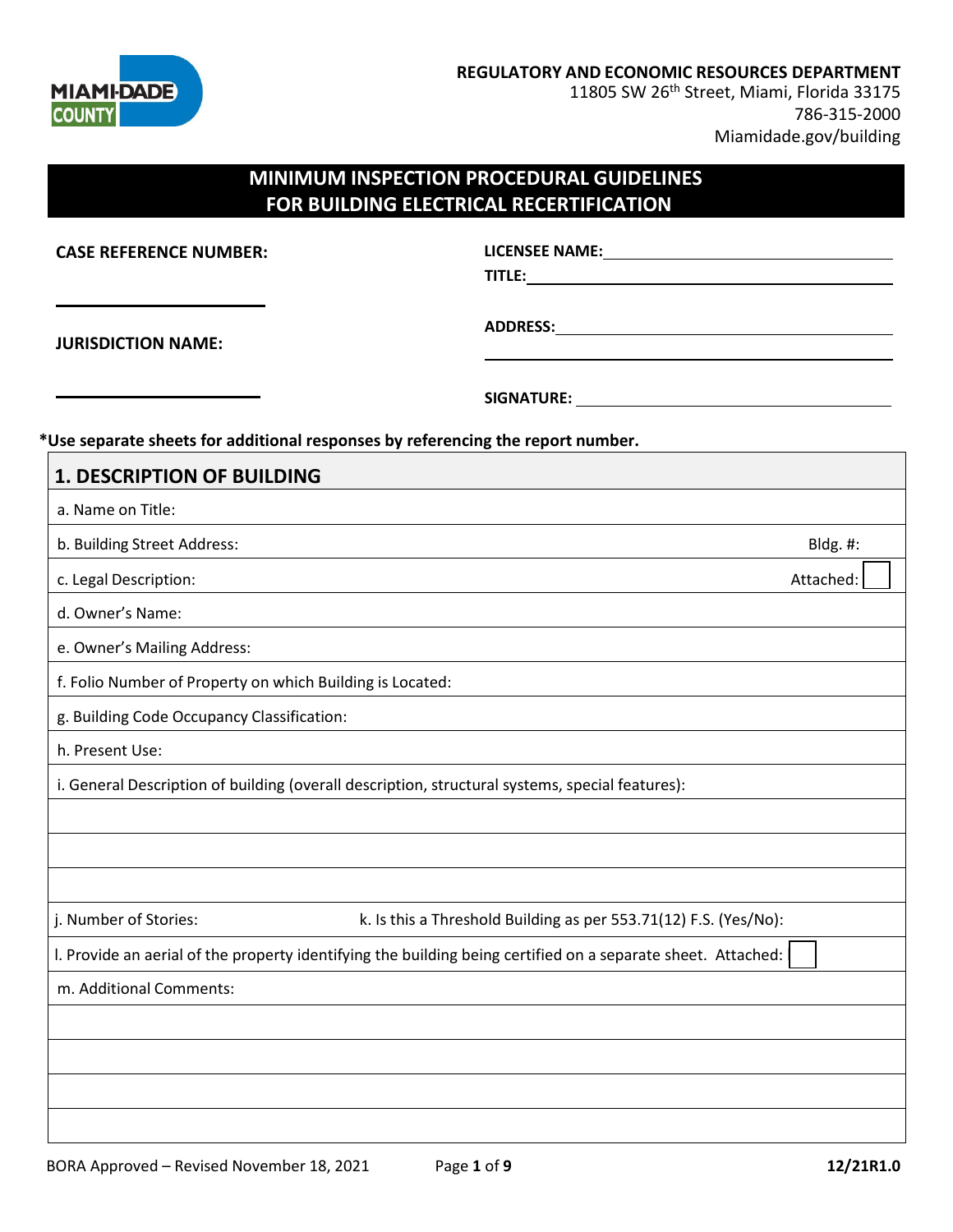| 2. INSPECTIONS                                                                                       |
|------------------------------------------------------------------------------------------------------|
| Date of Notice of Required Inspection:<br>а.                                                         |
| b. Date(s) of actual inspection:                                                                     |
| Name and qualifications of licensee submitting report:<br>C.                                         |
|                                                                                                      |
| d. Are Any Electrical Repairs Required? (YES/NO):                                                    |
| 1. If required, describe, and indicate acceptance:                                                   |
|                                                                                                      |
|                                                                                                      |
| e. Can the building continue to be occupied while recertification and repairs are ongoing? (YES/NO): |
| <b>Explanation/Conditions:</b><br>1.                                                                 |
|                                                                                                      |
|                                                                                                      |
|                                                                                                      |

|    |            | <b>3. ELECTRICAL SERVICE</b> |            |              |             |              | PROVIDE PHOTO |
|----|------------|------------------------------|------------|--------------|-------------|--------------|---------------|
|    | a. Size:   | Voltage (                    | Amperage ( |              | Type: Fuses | Breakers (   |               |
| b. | Phase:     | Three-Phase                  |            | Single Phase |             |              |               |
| c. | Condition: | Good                         |            | Fair         |             | Needs Repair |               |
|    | Comments:  |                              |            |              |             |              |               |
|    |            |                              |            |              |             |              |               |
|    |            |                              |            |              |             |              |               |
|    |            |                              |            |              |             |              |               |

| 4. METERING EQUIPMENT | PROVIDE PHOTO |      |                         |  |
|-----------------------|---------------|------|-------------------------|--|
| Clearances:<br>1.     | Good          | Fair | <b>Needs Correction</b> |  |
| Comments:             |               |      |                         |  |
|                       |               |      |                         |  |
|                       |               |      |                         |  |
|                       |               |      |                         |  |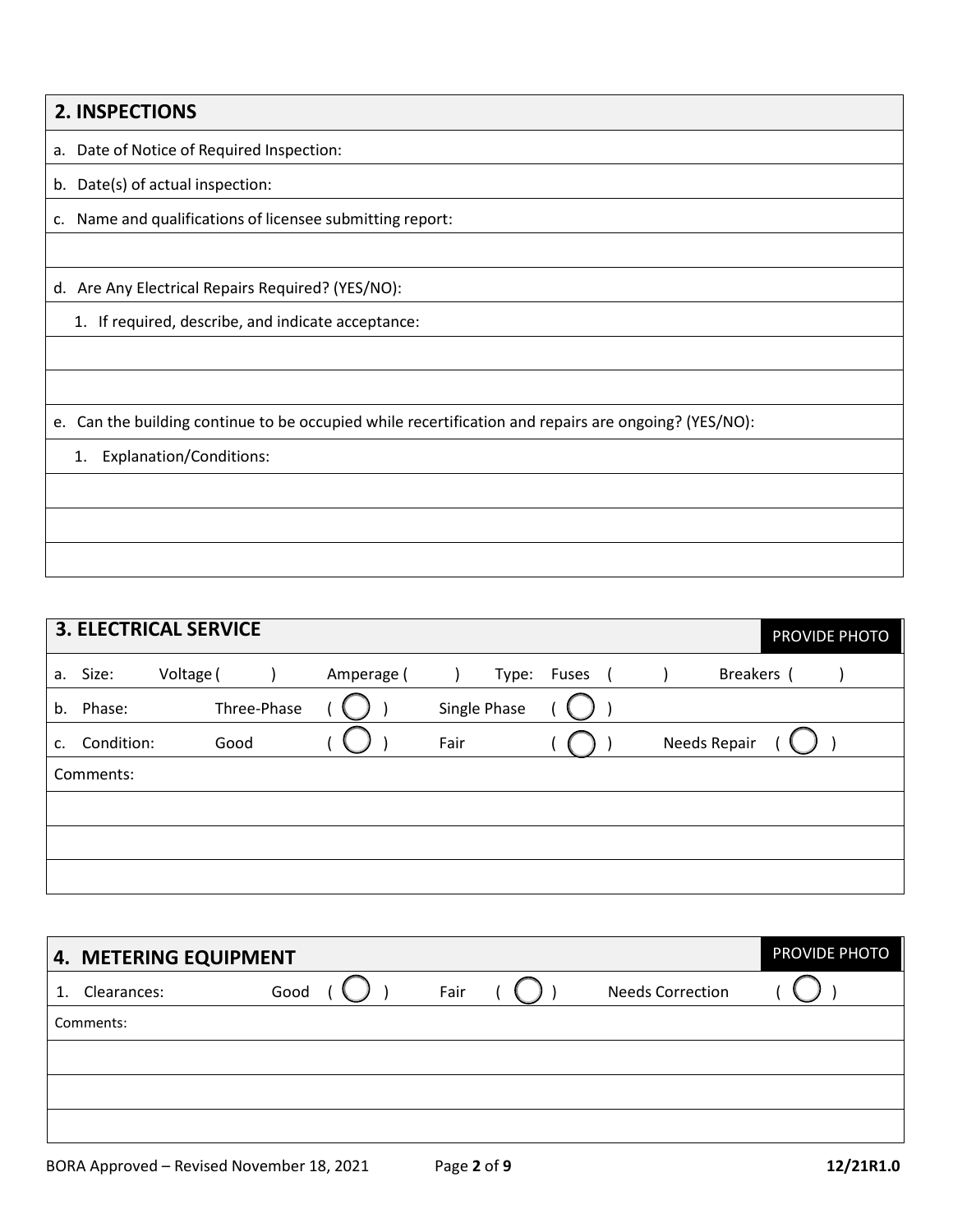|    | 5. ELECTRIC ROOMS |      |      |                         | PROVIDE PHOTO |
|----|-------------------|------|------|-------------------------|---------------|
| 1. | Clearances:       | Good | Fair | <b>Needs Correction</b> |               |
|    | Comments:         |      |      |                         |               |
|    |                   |      |      |                         |               |
|    |                   |      |      |                         |               |
|    |                   |      |      |                         |               |
|    |                   |      |      |                         |               |

|    | <b>6. GUTTERS</b> |      |              | PROVIDE PHOTO |
|----|-------------------|------|--------------|---------------|
| 1. | Location:         | Good | Needs Repair |               |
| 2. | Taps and Fill:    | Good | Needs Repair |               |
|    | Comments:         |      |              |               |
|    |                   |      |              |               |
|    |                   |      |              |               |
|    |                   |      |              |               |
|    |                   |      |              |               |

|    | 7. ELECTRICAL PANELS |           |              | PROVIDE PHOTO |
|----|----------------------|-----------|--------------|---------------|
|    |                      |           |              |               |
|    | 1. Panel # $($       | Location: |              |               |
|    |                      | Good      | Needs Repair |               |
| 2. | Panel # (            | Location: |              |               |
|    |                      | Good      | Needs Repair |               |
| 3. | Panel # (            | Location: |              |               |
|    |                      | Good      | Needs Repair |               |
| 4. | Panel # (            | Location: |              |               |
|    |                      | Good      | Needs Repair |               |
| 5. | Panel # (            | Location: |              |               |
|    |                      | Good      | Needs Repair |               |
|    |                      |           |              |               |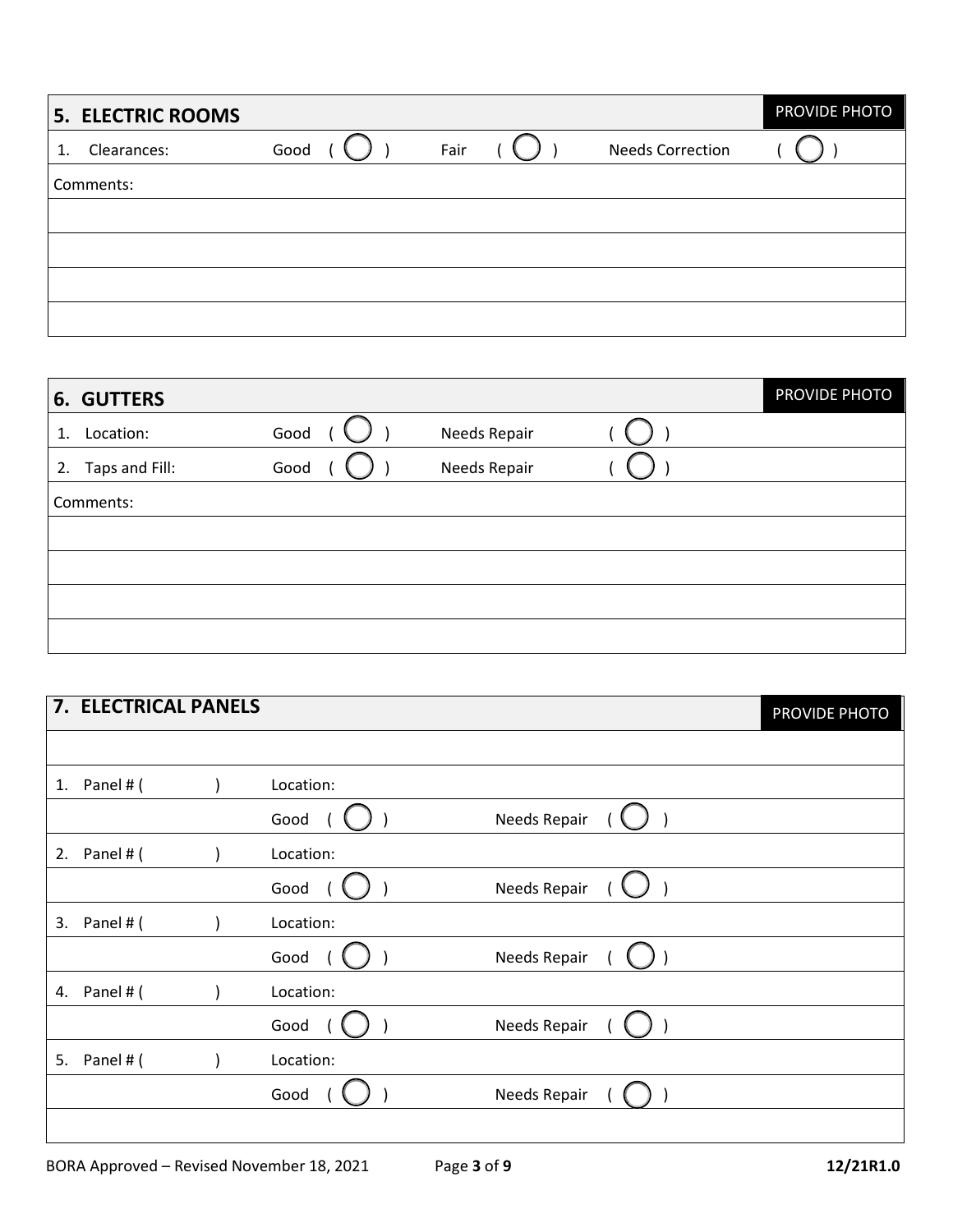| Comments: |  |
|-----------|--|
|           |  |
|           |  |
|           |  |
|           |  |

|    | <b>8. BRANCH CIRCUITS</b> |      |                    |                  | <b>PROVIDE PHOTO</b> |
|----|---------------------------|------|--------------------|------------------|----------------------|
| 1. | Identified:               | Yes  | Must be Identified |                  |                      |
| 2. | Conductors:               | Good | Deteriorated       | Must be Replaced |                      |
|    | Comments:                 |      |                    |                  |                      |
|    |                           |      |                    |                  |                      |
|    |                           |      |                    |                  |                      |
|    |                           |      |                    |                  |                      |
|    |                           |      |                    |                  |                      |

| 9. GROUNDING OF SERVICE |      |              | PROVIDE PHOTO |
|-------------------------|------|--------------|---------------|
|                         | Good | Needs Repair |               |
| Comments:               |      |              |               |
|                         |      |              |               |
|                         |      |              |               |
|                         |      |              |               |

| 10.GROUNDING OF EQUIPMENT | PROVIDE PHOTO |              |  |
|---------------------------|---------------|--------------|--|
|                           | Good          | Needs Repair |  |
| Comments:                 |               |              |  |
|                           |               |              |  |
|                           |               |              |  |
|                           |               |              |  |
|                           |               |              |  |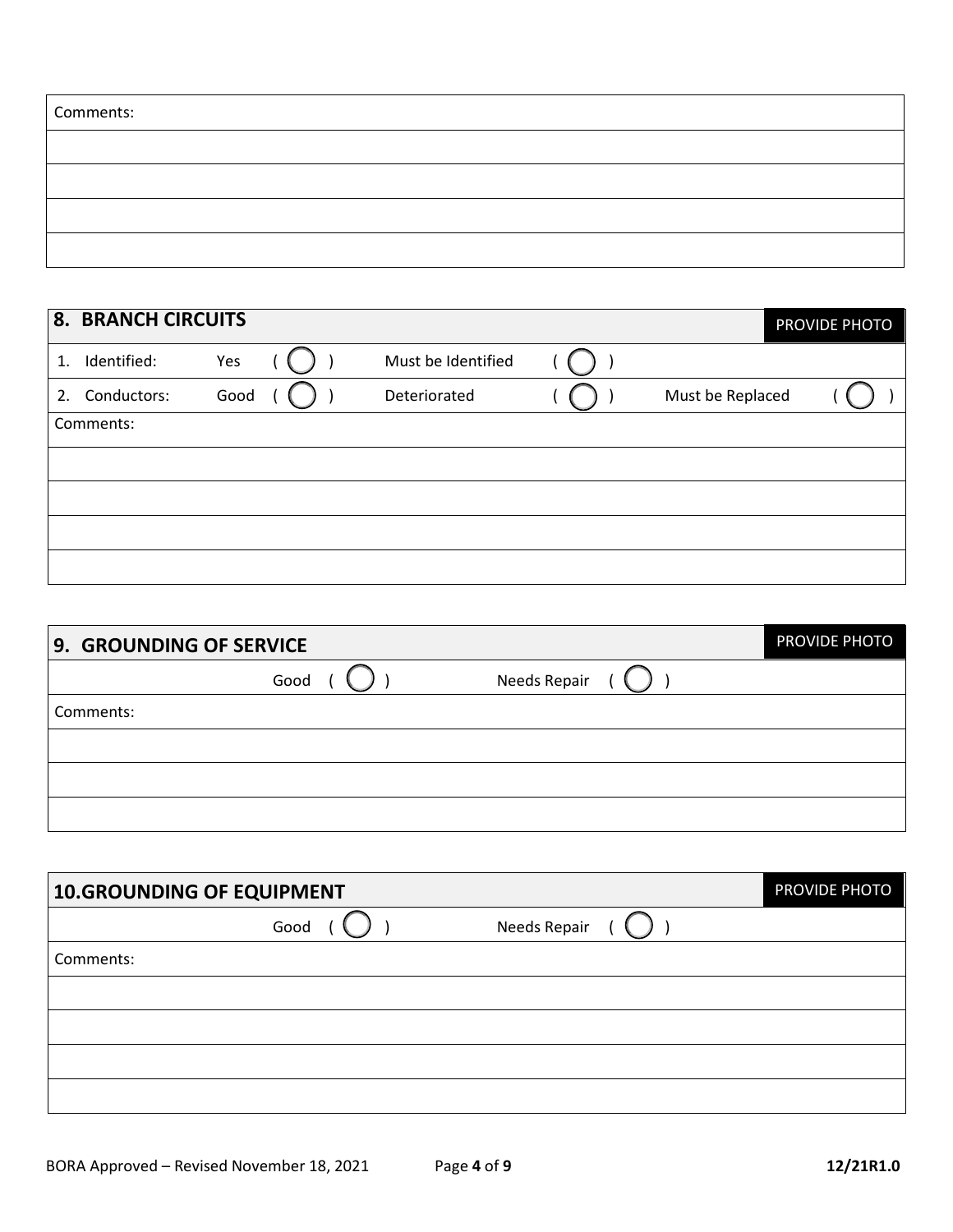| 11.SERVICE CONDUIT/RACEWAYS |      |              | PROVIDE PHOTO |
|-----------------------------|------|--------------|---------------|
|                             | Good | Needs Repair |               |
| Comments:                   |      |              |               |
|                             |      |              |               |
|                             |      |              |               |
|                             |      |              |               |
|                             |      |              |               |

| 12.GENERAL CONDUIT/RACEWAYS |      |              | PROVIDE PHOTO |
|-----------------------------|------|--------------|---------------|
|                             | Good | Needs Repair |               |
| Comments:                   |      |              |               |
|                             |      |              |               |
|                             |      |              |               |
|                             |      |              |               |
|                             |      |              |               |

| <b>13. WIRE AND CABLES</b> |      |              | PROVIDE PHOTO |
|----------------------------|------|--------------|---------------|
|                            | Good | Needs Repair |               |
| Comments:                  |      |              |               |
|                            |      |              |               |
|                            |      |              |               |
|                            |      |              |               |
|                            |      |              |               |

| 14.BUSWAYS |      |              | <b>PROVIDE PHOTO</b> |
|------------|------|--------------|----------------------|
|            | Good | Needs Repair |                      |
| Comments:  |      |              |                      |
|            |      |              |                      |
|            |      |              |                      |
|            |      |              |                      |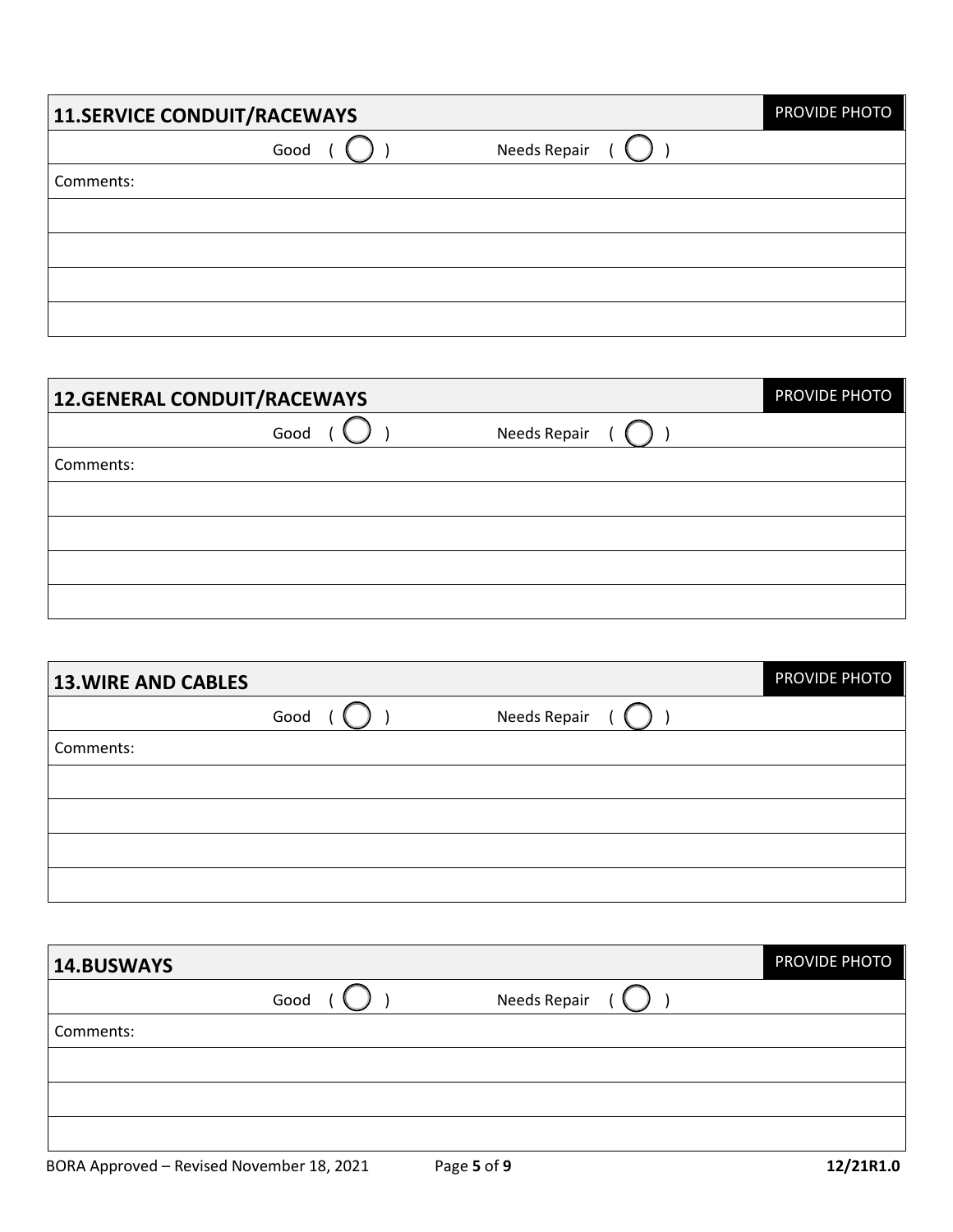# **15.THERMOGRAPHY INSPECTION RESULTS**

PROVIDE PHOTO

### (ADD SHEETS AS REQUIRED)

#### Comments:

| <b>16.OTHER CONDUCTORS</b> |      |              | PROVIDE PHOTO |
|----------------------------|------|--------------|---------------|
|                            | Good | Needs Repair |               |
| Comments:                  |      |              |               |
|                            |      |              |               |
|                            |      |              |               |
|                            |      |              |               |

|    | <b>17. TYPES OF WIRING METHODS</b> |      |  |              |     | PROVIDE PHOTO |
|----|------------------------------------|------|--|--------------|-----|---------------|
| 1. | Conduit Raceways Rigid:            | Good |  | Needs Repair | N/A |               |
| 2. | Conduit PVC:                       | Good |  | Needs Repair | N/A |               |
| 3. | NM Cable:                          | Good |  | Needs Repair | N/A |               |
| 4. | Other:                             | Good |  | Needs Repair | N/A |               |
|    | Other Wiring (Specify):<br>a.      |      |  |              |     |               |
|    | Comments:                          |      |  |              |     |               |
|    |                                    |      |  |              |     |               |
|    |                                    |      |  |              |     |               |
|    |                                    |      |  |              |     |               |

| <b>18.EMERGENCY LIGHTING</b> |      |              |     | PROVIDE PHOTO |
|------------------------------|------|--------------|-----|---------------|
|                              | Good | Needs Repair | N/A |               |
| Comments:                    |      |              |     |               |
|                              |      |              |     |               |
|                              |      |              |     |               |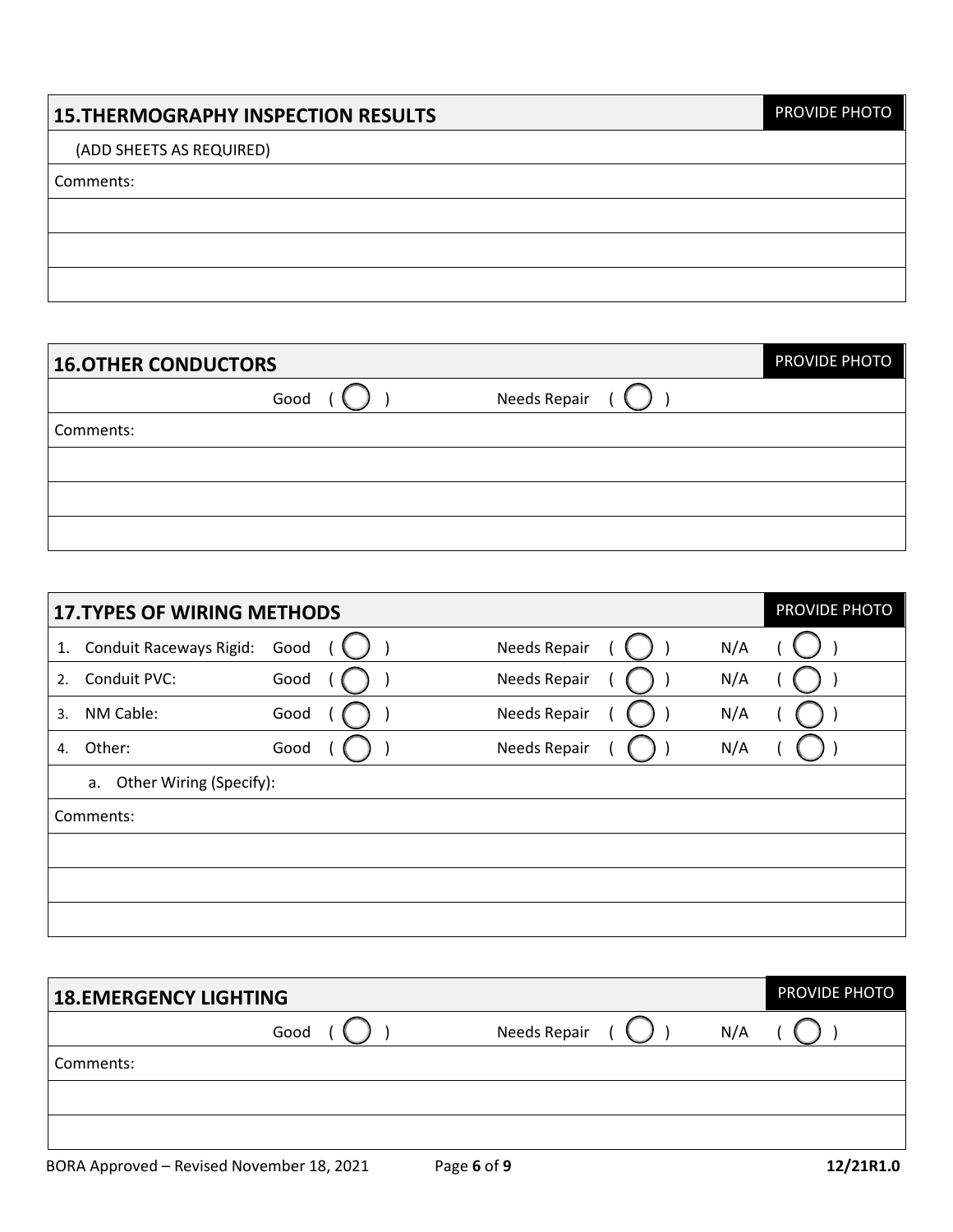|           | <b>19. BUILDING EGRESS ILLUMINATION</b> |              | PROVIDE PHOTO |
|-----------|-----------------------------------------|--------------|---------------|
|           | Good                                    | Needs Repair | N/A           |
| Comments: |                                         |              |               |
|           |                                         |              |               |
|           |                                         |              |               |
|           |                                         |              |               |
|           |                                         |              |               |

| <b>20.FIRE ALARM SYSTEM</b> |      |              |     | PROVIDE PHOTO |
|-----------------------------|------|--------------|-----|---------------|
|                             | Good | Needs Repair | N/A |               |
| Comments:                   |      |              |     |               |
|                             |      |              |     |               |
|                             |      |              |     |               |
|                             |      |              |     |               |
|                             |      |              |     |               |

| <b>21.SMOKE DETECTORS</b> |      |              |     | PROVIDE PHOTO |
|---------------------------|------|--------------|-----|---------------|
|                           | Good | Needs Repair | N/A |               |
| Comments:                 |      |              |     |               |
|                           |      |              |     |               |
|                           |      |              |     |               |
|                           |      |              |     |               |

| <b>22.EXIT LIGHTS</b> |      |              |     | PROVIDE PHOTO |
|-----------------------|------|--------------|-----|---------------|
|                       | Good | Needs Repair | N/A |               |
| Comments:             |      |              |     |               |
|                       |      |              |     |               |
|                       |      |              |     |               |
|                       |      |              |     |               |
|                       |      |              |     |               |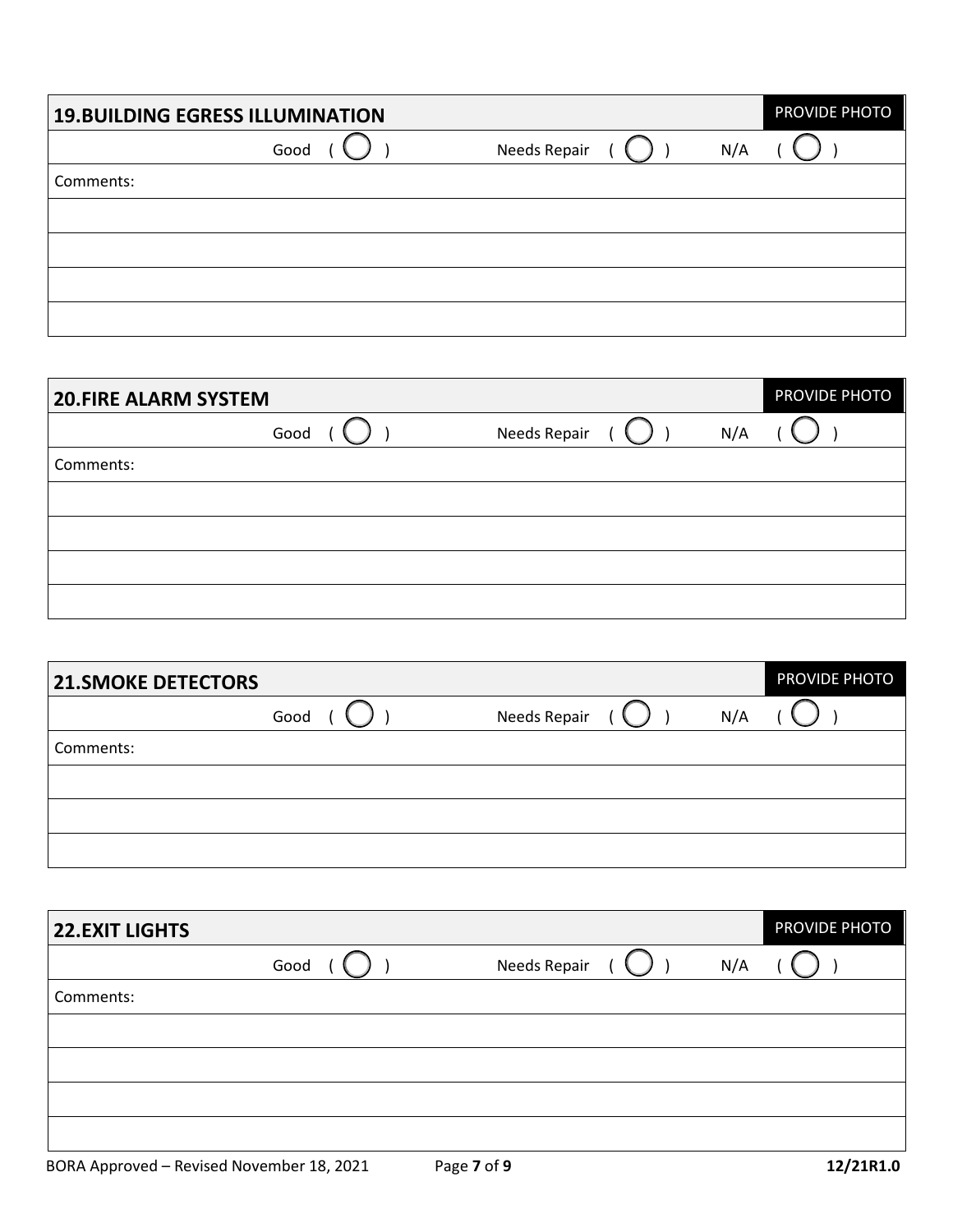| <b>23.EMERGENCY GENERATOR</b> |      |              | PROVIDE PHOTO |
|-------------------------------|------|--------------|---------------|
|                               | Good | Needs Repair | N/A           |
| Comments:                     |      |              |               |
|                               |      |              |               |
|                               |      |              |               |
|                               |      |              |               |
|                               |      |              |               |

| <b>24. WIRING IN OPEN OR UNDER COVER PARKING GARAGE AREAS</b> |      |                                   |     | PROVIDE PHOTO |
|---------------------------------------------------------------|------|-----------------------------------|-----|---------------|
|                                                               | Good | Requires Additional Illumination( | N/A |               |
| Comments:                                                     |      |                                   |     |               |
|                                                               |      |                                   |     |               |
|                                                               |      |                                   |     |               |
|                                                               |      |                                   |     |               |
|                                                               |      |                                   |     |               |

| 25. OPEN OR UNDER COVER PARKING GARAGE AND EGRESS ILLUMINATION | PROVIDE PHOTO |                                          |               |
|----------------------------------------------------------------|---------------|------------------------------------------|---------------|
|                                                                | Good          | <b>Requires Additional Illumination(</b> | N/A           |
| Comments:                                                      |               |                                          |               |
|                                                                |               |                                          |               |
|                                                                |               |                                          |               |
|                                                                |               |                                          |               |
| <b>26.SWIMMING POOL WIRING</b>                                 |               |                                          | PROVIDE PHOTO |
|                                                                | Good          | Needs Repair<br>N/A                      |               |
| Comments:                                                      |               |                                          |               |
|                                                                |               |                                          |               |
|                                                                |               |                                          |               |
|                                                                |               |                                          |               |
|                                                                |               |                                          |               |